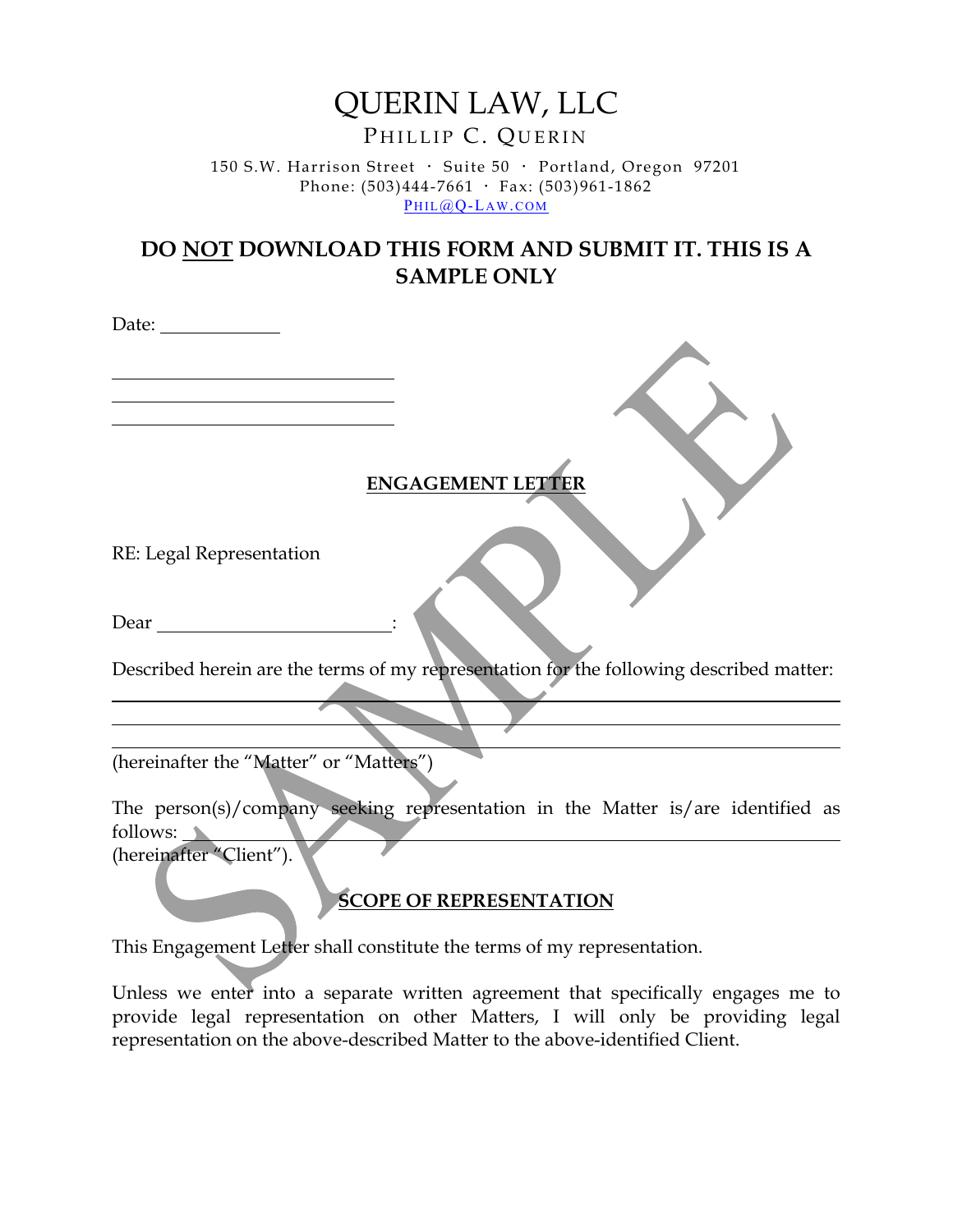| Client: |  |
|---------|--|
| Date:   |  |
| Page 2  |  |

*Commencement.* My representation only commences upon completion of all of the following: (a) My confirmation that I will represent you on the Matter; (b) My receipt of your completed and signed Engagement Letter, Intake Questionnaire, together with any requested documents or other data relevant to my efficient handling of the Matter; and (c) Confirmation of your payment of any requested retainer. *[My complete review of any requested documents and possibly independent research or investigation may be necessary before I can commit to legal representation. If, upon such review and investigation, I decide that I will not be able to handle the Matter, any collected funds deposited into my trust account will be promptly returned.]*

### **MY LEGAL FEES AND COSTS**

*Hourly Rate.* My current hourly rate depends upon the nature of the Matter: For distressed housing Matters<sup>[1](#page-1-0)</sup> it is \$250/hour; for other Matters it ranges between \$375/hour and \$450/hour, or more, depending on complexity and duration. I charge for all services undertaken on the Client's behalf, such as telephone conferences, electronic communications, document drafting, correspondence, depositions, hearings, etc. My minimum time entry charge is .10 hour. Unless other arrangements are made, I normally charge for travel time. I do not charge for postage, photocopying, scanning, etc., although I do charge for voluminous scanning by staff when hard copies of Client documents are delivered to me instead of being scanned and emailed to me.

*Invoicing and Payment.* I remit periodic invoices showing work performed, costs incurred or advanced, and sums due. My invoices generally describe the event or task for which I performed the service: *[E.g. "Telephone conference with client regarding \_\_\_\_\_\_\_\_\_\_\_\_"; "Email from/to client regarding \_\_\_\_\_\_\_\_\_\_\_\_\_\_"; or "Prepare for and attend \_\_\_\_\_\_\_\_\_\_\_\_\_\_\_"]*. Remittance is due within 15 days of the date of invoice (unless sufficient funds remain in trust. If invoices are not timely paid, I reserve the right to discontinue my representation.

*Retainer.* In most cases, I request that a retainer be paid in advance, which is deposited into my online trust account and not withdrawn until earned. If the retainer is exhausted, I may ask that it be replenished. I generally do not advance costs on behalf of clients. Unless agreed otherwise, any retainer paid or agreed to be paid shall be for legal fees only, and any costs are to be paid by the Client separately. In this Matter, we have agreed upon a retainer as follows:

<span id="page-1-0"></span><sup>1</sup> E.g. situations in which, due to events beyond their control (illness, job loss, COVID, etc.), the potential client is facing – or will face – inability to pay their mortgage and possible foreclosure or short sale.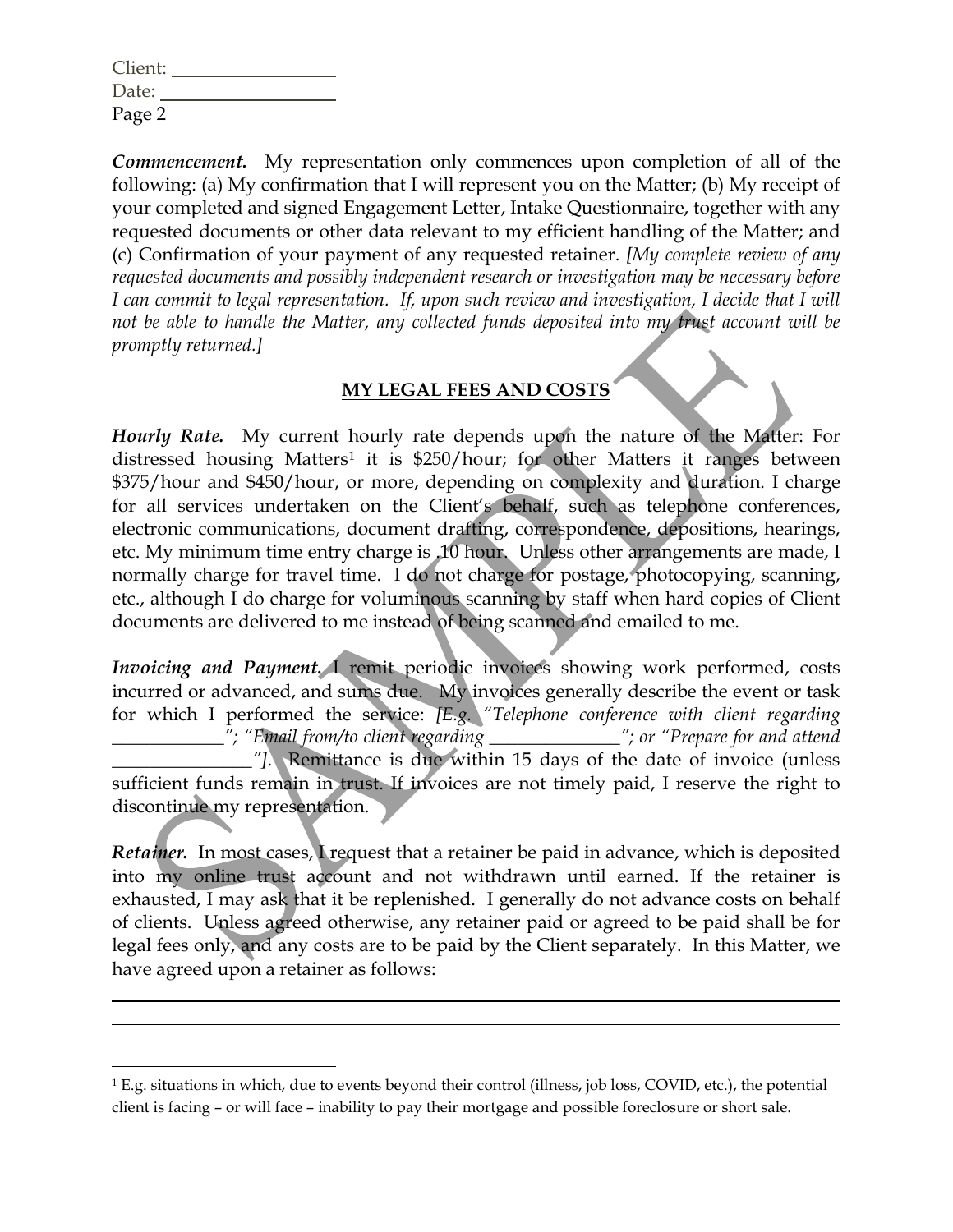| Client: |  |
|---------|--|
| Date:   |  |
| Page 3  |  |

*Litigation/Arbitration.* Although I have been a real estate litigator for over 40 years, I generally no longer go to court. If the Matter includes a dispute that cannot be resolved without the filing of legal papers in court, it is likely that I will prepare or oversee the preparation, and associate with another attorney to handle the filing and ongoing court Matters. I may or may not remain involved in the case, depending upon client wishes.

I can recommend one or more attorneys I have worked with to handle litigation Matters. Of course, you are always free to decide upon any litigation attorney of your choice. My representation does not include a guarantee that I can find a litigating attorney to handle your Matter in court. You make the final decision on all such representation.

*Termination.* If you decide that you wish to discontinue our attorney-client relationship you may do so at any time, for any reason, or no reason - *as am I*. All unused trust funds will be returned, as will documents and other data, not already in your possession.

*Electronic Storage Only.* Since I strive to have a paperless office, I prefer that my clients retain all original documents, and only provide me with copies. I retain all client records in electronic format. I expect clients to retain their own copies of documents they obtained prior to my representation, and those I have previously transmitted to them.

*Electronic Mail.* I prefer electronic mail for most communications, as it helps both parties retain a record of communications. However, you are always free to contact me by phone at any time. If you have not heard back from me within 24 hours of sending an email *[excluding weekends]*, please call me to follow up. Between my spam filter, Murphy's Law, and business interruptions, I may occasionally miss a client's email.

#### **ABOUT QUERIN LAW, LLC**

After 40+ years of legal practice, including 25 great years as a partner at Davis Wright Tremaine, a large international law firm in Portland and other cities, I opened my own solo real estate law practice in 2010. I have continuing relationships with several partner and associate-level attorneys at Davis Wright Tremaine, as well as alums of the firm. From time to time, I associate these and/or other lawyers for legal research and litigation-related functions, and reserve the right to do so in this Matter, as well, with your prior authorization.

My main office is located in Portland and I have a home office in Bend. I represent clients in Portland, Central Oregon, and throughout the Pacific Northwest, and